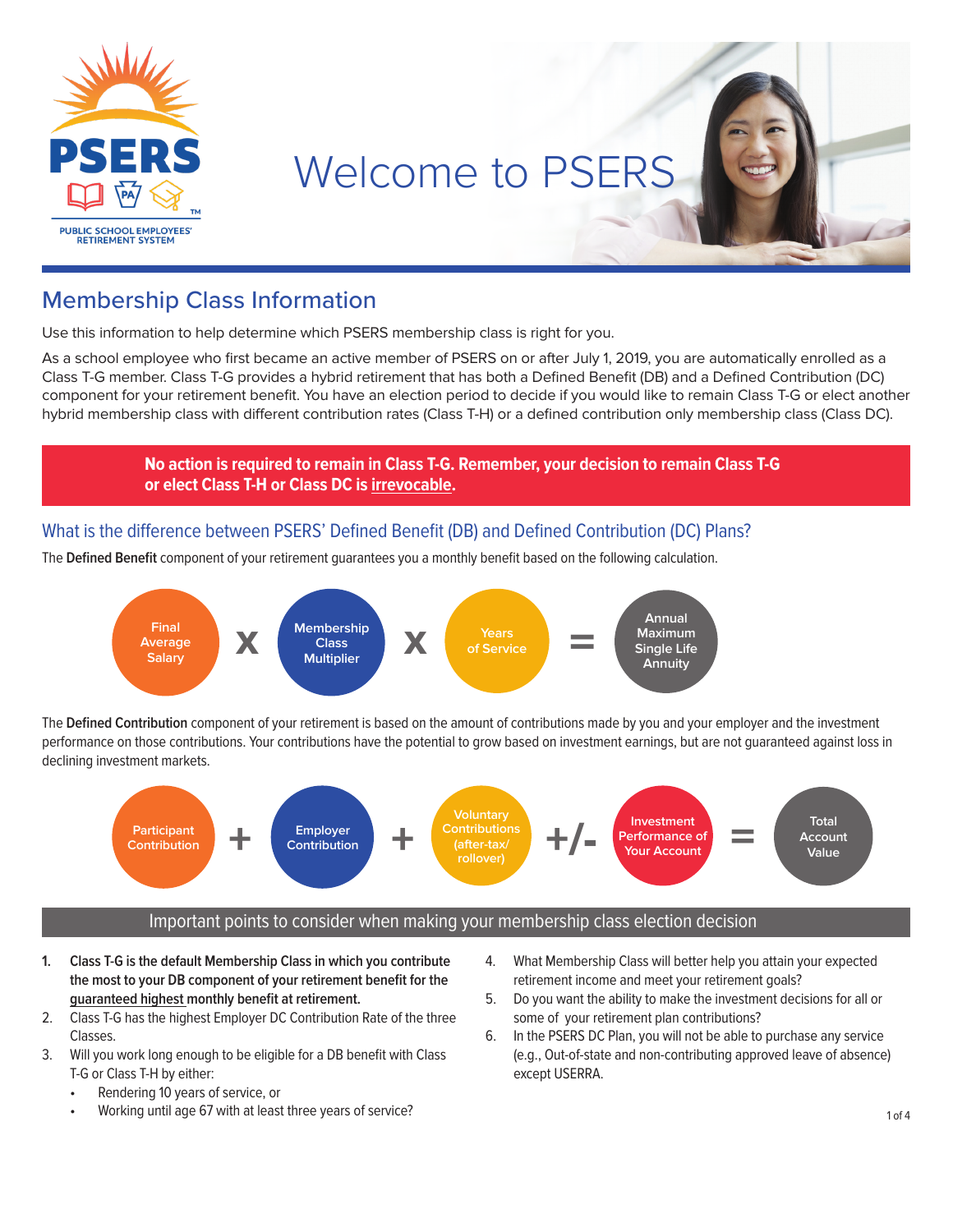#### Membership Class Snapshot

**Class T-G** guarantees the highest monthly DB benefit at retirement. You also contribute to the DC component of your retirement, which allows you to potentially grow the money that you set aside for retirement based on the performance of the investment markets. Compared to Class T-H, Class T-G has a higher DB member contribution rate and a higher employer DC contribution rate, but a lower participant DC contribution rate.

**Class T-H** guarantees a monthly benefit from the DB component that is lower than Class T-G. You also contribute to the DC component of your retirement, which allows you to potentially grow the money that you set aside for retirement based on the performance of the investment markets. Compared to Class T-G, Class T-H has a lower DB member contribution rate and a lower employer DC contribution rate, but a higher participant DC contribution rate.

**Class DC** provides no guaranteed monthly benefit at retirement because there is no DB component to your retirement benefit. The value of your DC account is based solely on what you and your employer contribute to the DC Plan and the performance of those contributions in the investment markets based on the investment options you choose. The employer DC contribution rate is the same as Class T-H, which is lower than that of Class T-G.

|                                                                                       | <b>Your Default Option</b><br><b>Class T-G</b><br>(Hybrid of DB & DC Plans)                                                                                                                                                      | <b>Elective Option</b><br><b>Class T-H</b><br>(Hybrid of DB & DC Plans)                                            | <b>Elective Option</b><br><b>Class DC (DC Plan)</b>                               |
|---------------------------------------------------------------------------------------|----------------------------------------------------------------------------------------------------------------------------------------------------------------------------------------------------------------------------------|--------------------------------------------------------------------------------------------------------------------|-----------------------------------------------------------------------------------|
| <b>Total Member Contribution Rate*</b>                                                | 8.25% (DB: 5.50% + DC: 2.75%)                                                                                                                                                                                                    | 7.50%<br>(DB: $4.50\% + DC$ : 3.00%)                                                                               | 7.50%                                                                             |
| <b>Employer Contribution Rate</b><br>to Member's DC Account                           | 2.25%<br>2.00%                                                                                                                                                                                                                   |                                                                                                                    |                                                                                   |
| <b>Vesting Period</b><br>(When you qualify for a benefit)                             | 10 years (or age 67 with 3 years of service) - DB Plan<br>3 eligibility points - DC Employer Contributions/Earnings                                                                                                              |                                                                                                                    | No DB Plan<br>3 eligibility points - DC Employer<br><b>Contributions/Earnings</b> |
| <b>Total Retirement Benefit</b>                                                       | DB = 1.25% x FAS x Years of Service<br>DB = 1.00% x FAS x Years of Service<br>+ Value in DC account at time of<br>+ Value in DC account at time of<br>retirement<br>retirement                                                   |                                                                                                                    | No DB Plan. Value in DC account at<br>time of retirement                          |
| Your Total Retirement is based on                                                     | Guaranteed monthly benefit (DB Plan) + Contributions (DC Plan) and the<br>investment performance                                                                                                                                 |                                                                                                                    | Contributions (DC Plan) and the<br>investment performance only                    |
| <b>Purchasing Service, Disability</b><br><b>Retirement, Electing Multiple Service</b> | Yes                                                                                                                                                                                                                              |                                                                                                                    | No, except for USERRA                                                             |
| <b>Normal Retirement Age</b>                                                          | For the DB Plan, earlier of:<br>• Age 67 with<br>3 years of service<br>• Combination of years<br>and service equaling<br>97 with at least<br>35 years of service<br>For the DC Plan, distribution upon<br>termination of service | For the DB Plan, age 67 with 3 years<br>of service<br>For the DC Plan, distribution upon<br>termination of service | N/A (Distribution upon termination<br>of service)                                 |
| <b>Early Retirement Milestone</b>                                                     | Age 57 with 25 years of service                                                                                                                                                                                                  | Age 55 with<br>25 years of service                                                                                 | N/A                                                                               |

\* The Member Contribution Rate is a percentage of your retirement-covered compensation that is withheld from your pay. The contributions you make to the PSERS DB and PSERS DC Plans lower your federal taxable income and increase your tax-deferred savings for retirement.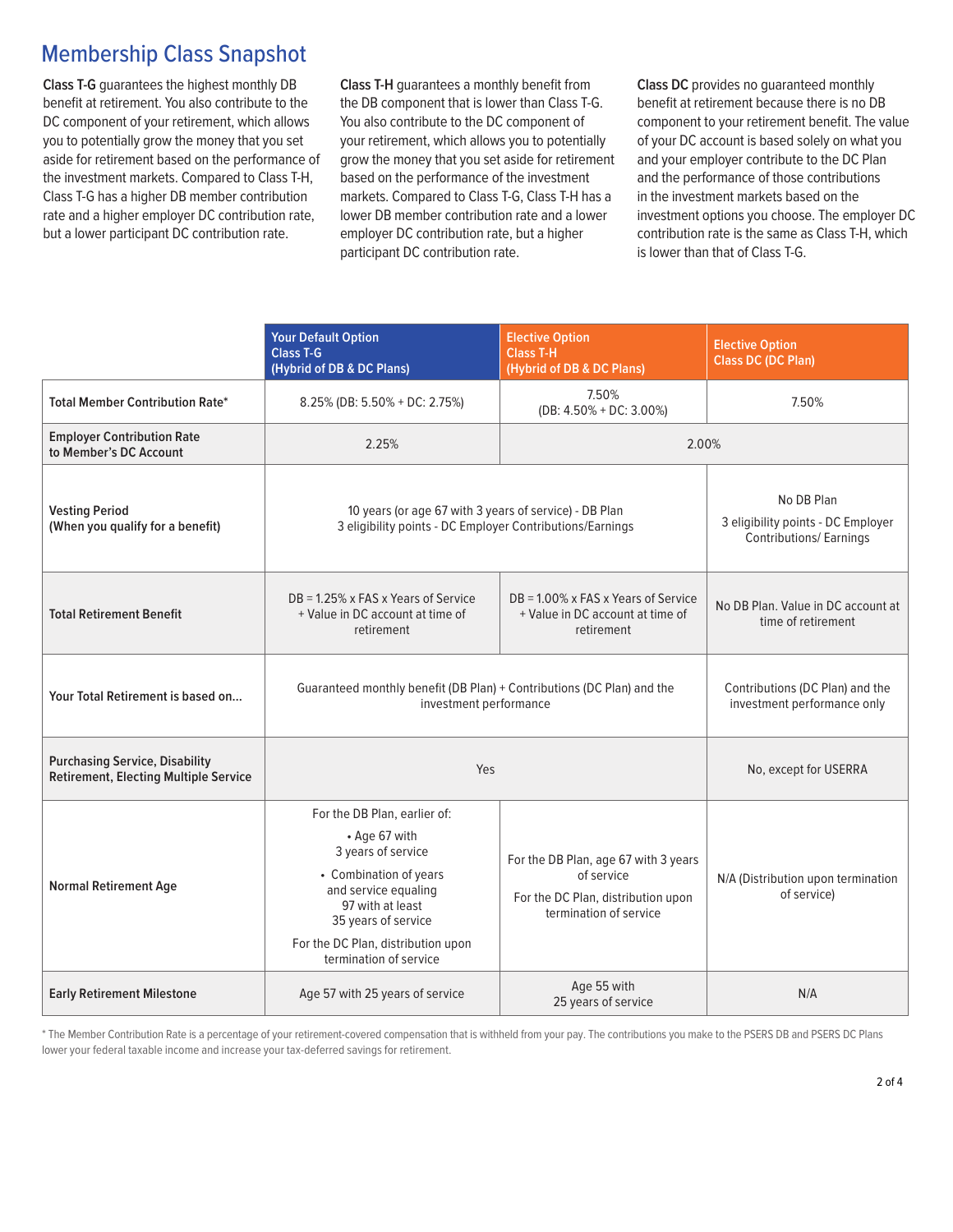## Membership Class Example

#### **Member assumptions: \$25,000 starting salary with 3% annual increases, working for 35 years (normal retirement)**

**PSERS DB Plan assumptions:** Final average salary of \$64,433 and earns a guaranteed 4% on contributions and interest. Member leaves these in for maximum pension benefit.

**PSERS DC Plan assumptions\*:** 26 pay periods per year and 6% rate of return.

|                                                                                 | <b>Your Default Option</b>                                                      | <b>Your Other Elective Options</b>                                              |                                                                                                          |
|---------------------------------------------------------------------------------|---------------------------------------------------------------------------------|---------------------------------------------------------------------------------|----------------------------------------------------------------------------------------------------------|
|                                                                                 | <b>Class T-G</b><br><b>Highest guaranteed retirement benefit</b>                | <b>Class T-H</b><br>Reduced guaranteed retirement benefit                       | <b>Class DC</b><br>Value of account at time of<br>distribution                                           |
| <b>Total Retirement Benefit</b>                                                 | \$538,581                                                                       | \$499,774                                                                       | \$408,861                                                                                                |
| <b>Retirement Benefit Breakdown</b>                                             | \$28,190 Annual Pension for life+ DC Plan<br>Account of \$215,190 at retirement | \$24,807 Annual Pension for life+ DC Plan<br>Account of \$215,190 at retirement | No Annual Pension<br>(You assume all investment<br>risk) + DC Plan Account of<br>\$408,861 at retirement |
| <b>First Year Member Contributions</b><br>(based on a \$25,000 starting salary) | \$2,062.60 or \$79.33<br>from bi-weekly pay                                     | \$1,875 or \$72.11 from bi-weekly pay                                           |                                                                                                          |
| <b>Total Member Contributions</b>                                               | \$124,703                                                                       | \$113,366                                                                       |                                                                                                          |
| <b>Total Employer DC Contributions</b>                                          | \$34,010                                                                        | \$30,231                                                                        |                                                                                                          |

#### **Member assumptions: \$40,000 starting salary with 3% annual increases, working for 35 years (normal retirement)**

**PSERS DB Plan assumptions:** Final average salary of \$103,093 and earns a guaranteed 4% on contributions and interest. Member leaves these in for maximum pension benefit.

**PSERS DC Plan assumptions\*:** 26 pay periods per year and 6% rate of return.

|                                                                                 | <b>Your Default Option</b>                                                       | <b>Your Other Elective Options</b>                                               |                                                                                                          |
|---------------------------------------------------------------------------------|----------------------------------------------------------------------------------|----------------------------------------------------------------------------------|----------------------------------------------------------------------------------------------------------|
|                                                                                 | <b>Class T-G</b><br>Highest guaranteed retirement benefit                        | Class T-H<br>Reduced guaranteed retirement benefit                               | <b>Class DC</b><br>Value of account at time of<br>distribution                                           |
| <b>Total Retirement Benefit</b>                                                 | \$861,721                                                                        | \$758,243                                                                        | \$654,177                                                                                                |
| <b>Retirement Benefit Breakdown</b>                                             | \$45,103 Annual Pension for life + DC Plan<br>Account of \$344,304 at retirement | \$36,083 Annual Pension for life + DC<br>Plan Account of \$344,304 at retirement | No Annual Pension<br>(You assume all investment<br>risk) + DC Plan Account of<br>\$654,177 at retirement |
| <b>First Year Member Contributions</b><br>(based on a \$40,000 starting salary) | \$3,300 or \$126.92<br>from bi-weekly pay                                        | \$3,000 or \$115.38 from bi-weekly pay                                           |                                                                                                          |
| <b>Total Member Contributions</b>                                               | \$199,525                                                                        | \$181,386                                                                        |                                                                                                          |
| <b>Total Employer DC Contributions</b>                                          | \$54,416                                                                         | \$48,370                                                                         |                                                                                                          |

\*These hypothetical examples assume a 6% effective annual interest rate and no withdrawals. For illustrative purposes only, to show how the contribution rate and number of years invested in the PSERS DC Plan could affect your account value. Not intended as a guarantee of past or future performance of any security. Hypothetical assumptions are not guaranteed. Your actual results may vary. Actual rate of return may be more or less than shown and will depend upon a number of different factors, including your choice of investment options.